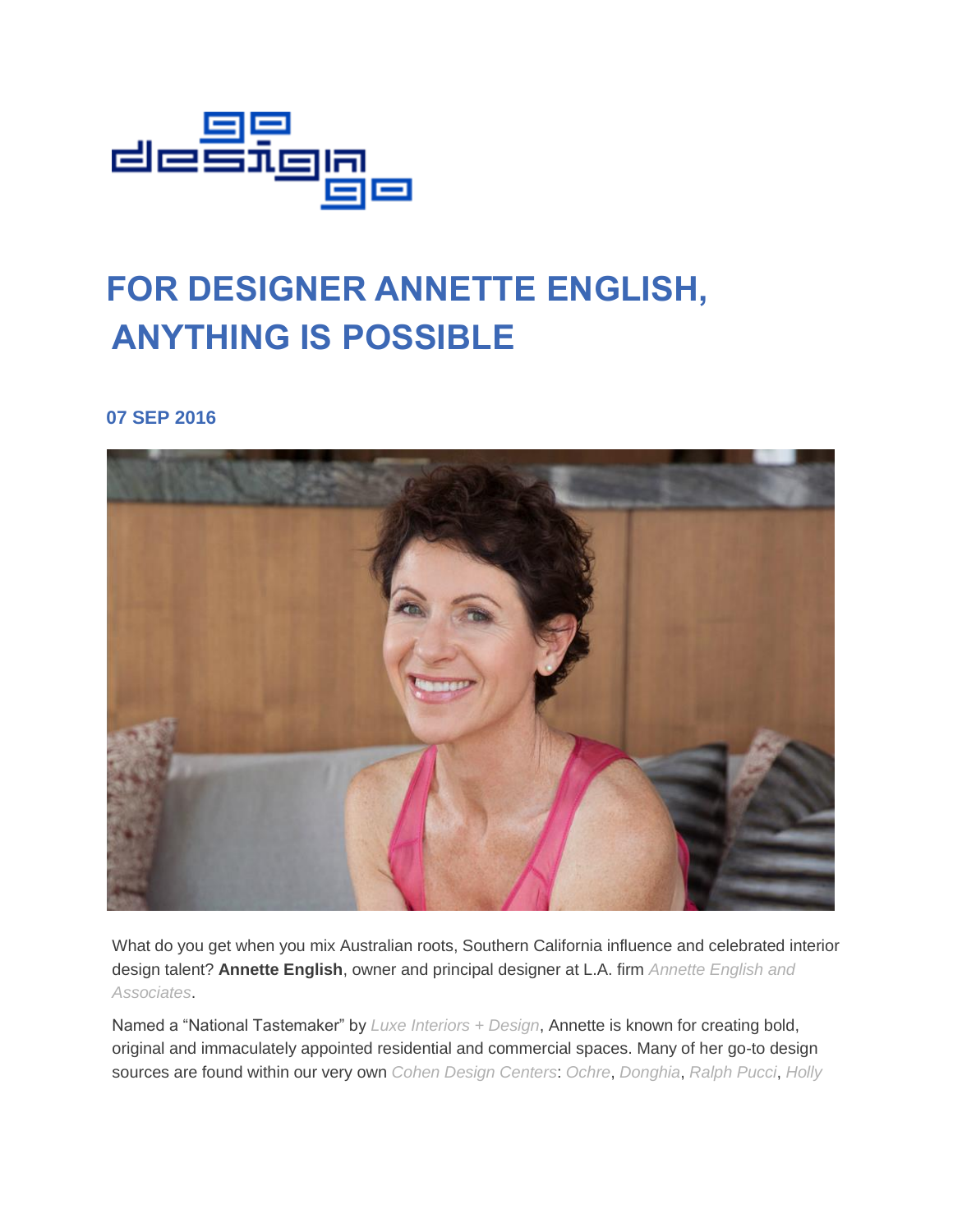*[Hunt](https://www.hollyhunt.com/)* and *[Thomas Lavin](http://www.thomaslavin.com/)*, to name a few. Recently, we asked Annette our 19 *[Rapid-Fire](http://godesigngo.com/category/series/rapid-fire/)* questions, and this is what we found out…

## **What is your chief characteristic?** Joyful

Your favorite design motto? Break the rules!

**What makes a house a home?** Love, family, laughter, pets, and of course, exceptional design!

**What is your most treasured possession?** My wedding ring

**If you hadn't gone into interior design, what would you be doing?** To be honest, I can't imagine any other career. I love to motivate and inspire people, and create wonderful and beautiful experiences for them. I'm also an entrepreneur through and through, so no matter where life had taken me, I would've inevitably run my own business.



**Who is your design hero?** Jean-Louis Deniot—I love *[his interiors](https://www.deniot.com/en/)*. They're eclectic, chic and refined, yet have spirit and soul and feel gently worn and well collected.

**Your favorite author?** Pat Conroy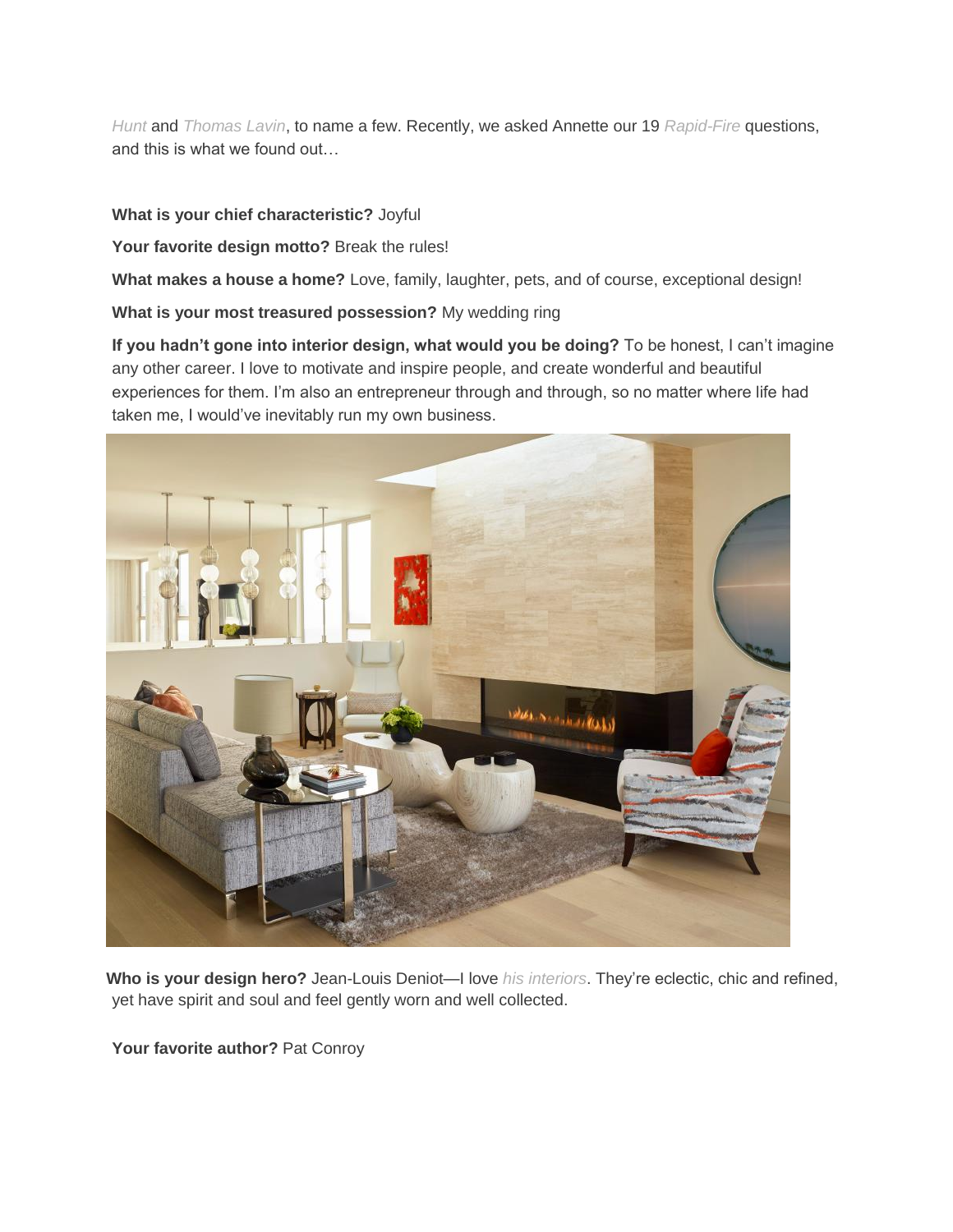**What is your favorite season?** Summer! Growing up in Australia, life is about the outdoors, great weather and the ocean. Sunshine makes me happy, and that's one of the benefits of living in Southern California.

**Your favorite food and drink?** Spanish tapas and Pellegrino with a splash of cranberry juice, OJ and a twist of lime

**What is on your nightstand right now?** My iPad, a scented candle, a vintage table lamp, and a decorative box to hide all my bits and bobs.

**What natural talent would you like to be gifted with?** The ability to sing beautifully.



**What is your present design state of mind?** Anything is possible! I'm yearning to try design styles that I've yet to do, or find opportunities that take me out of my comfort zone so that I can stretch and grow as a designer.

**Your idea of happiness?** Traveling the world with my husband

**When are you most content?** After a really good 90-minute deep-tissue massage

**What was your favorite journey?** 17 days in India, about five years ago. Part of the trip was a philanthropic endeavor with my eldest brother. We joined forces with an Indian crew to make a documentary film about providing microfinance loans to women and families that live below the poverty line. The remainder of the trip was to explore the beauty of India and have fun. It was an awesome journey.